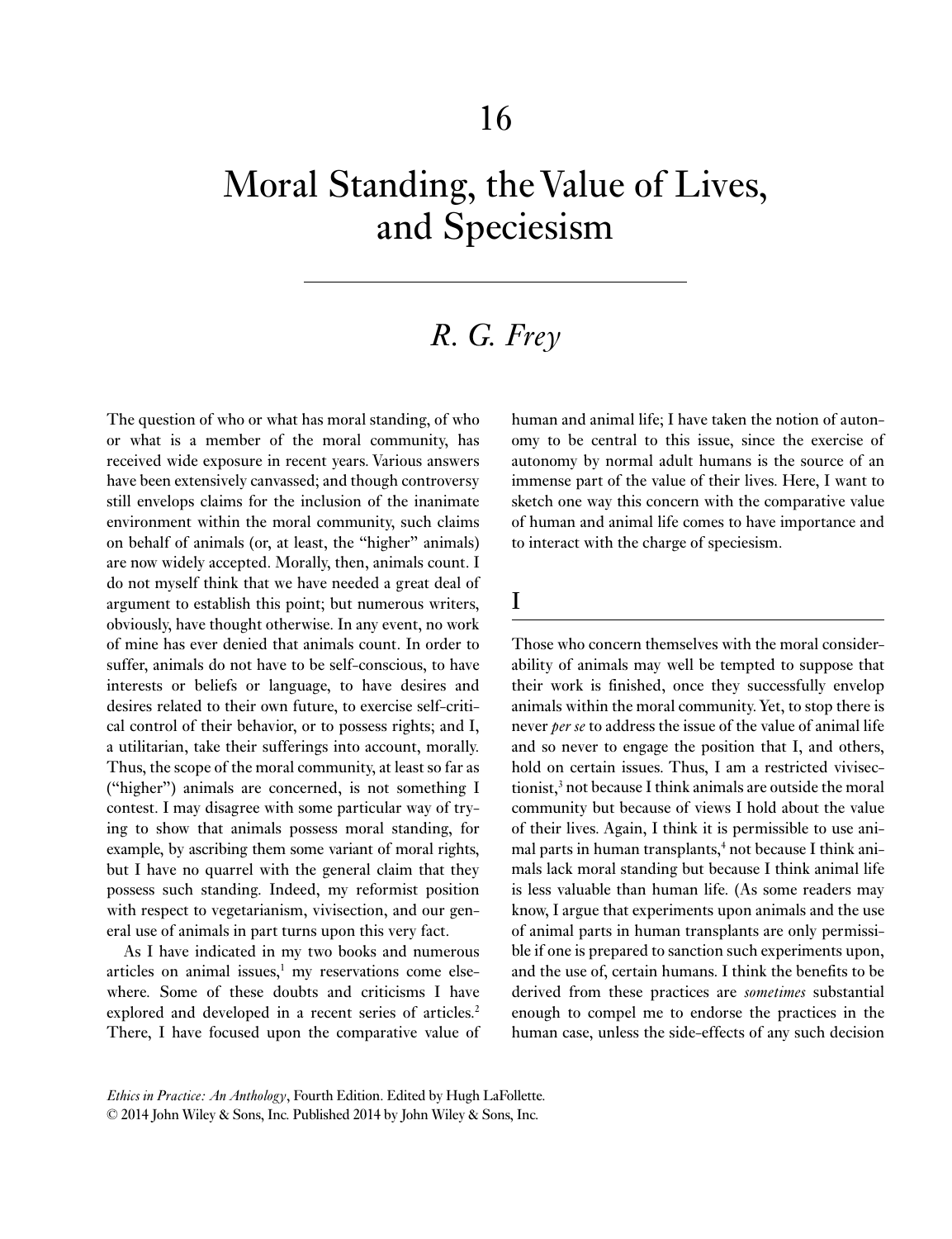offset these benefits.<sup>5</sup> I return to this matter of our use of humans below.)

I have written of views that I hold; the fact is, I think, that the vast majority of people share my view of the differing value of human and animal life. This view we might capture in the form of three propositions:

- 1 Animal life has some value;
- 2 Not all animal life has the same value;
- 3 Human life is more valuable than animal life.

Very few people today would seem to believe that animal life is without value and that, therefore, we need not trouble ourselves morally about taking it. Equally few people, however, would seem to believe that all animal life has the same value. Certainly, the lives of dogs, cats, and chimps are very widely held to be more valuable than the lives of mice, rats, and worms, and the legal protections we accord these different creatures, for example, reflect this fact. Finally, whatever value we take the lives of dogs and cats to have, most of us believe human life to be more valuable than animal life. We believe this, moreover, even as we oppose cruelty to animals and acknowledge value in the case of some animals, considerable value to their lives. I shall call this claim about the comparative value of human and animal life the unequalvalue thesis. A crucial question, obviously, is whether we who hold this thesis can defend it.

Many "animal rightists" themselves seem inclined to accept something like the unequal-value thesis. With respect to the oft-cited raft example, in which one can save a man or a dog but not both, animal rightists often concede that other things being equal, one ought to save the man. To be sure, this result only says something about our intuitions and about those *in extremis*; yet, what it is ordinarily taken to say about them that we take human life to be more valuable than animal life is not something we think in extreme circumstances only. Our intuitions about the greater value of human life seem apparent in and affect all our relations with animals, from the differences in the ways we regard, treat, and even bury humans and animals to the differences in the safeguards for their protection that we construct and the differences in penalties we exact for violation of those safeguards.

In a word, the unequal-value thesis seems very much a part of the approach that most of us adopt toward animal issues. We oppose cruelty to animals as well as humans, but this does not lead us to suppose that the lives of humans and animals have the same value. Nor is there any entailment in the matter: one can perfectly consistently oppose cruelty to all sentient creatures without having to suppose that the lives of all such creatures are equally valuable.

We might note in passing that if this is right about our intuitions, then it is far from clear that it is the defender of the unequal-value thesis who must assume the burden of proof in the present discussion. Our intuitions about pain and suffering are such that if a theorist today suggested that animal suffering did not count morally, then he would quickly find himself on the defensive. If I am right about our intuitions over the comparative value of human and animal life, why is the same not true in the case of the theorist who urges or assumes that these lives are of equal value? If, over suffering, our intuitions force the exclusion of the pains of animals to be defended, why, over the value of life, do they not force an *equal*value thesis to be defended? In any event, I have not left this matter of the burden of proof to chance in my other work (see also below), where I have *argued* for the unequal-value thesis. Here, I want only to stress that our intuitions *do not obviously endorse*, as it were, a startingpoint of equality of value in the lives of humans and animals.6 On the strength of this consideration alone, we seem justified in at least treating skeptically arguments and claims that proceed from or implicitly rely upon some initial presumption of equal value, in order to undermine the unequal-value thesis from the outset.

Where pain and suffering are the central issue, most of us tend to think of the human and animal cases in the same way; thus, cruelty to a child and cruelty to a dog are wrong and wrong for the same reason.7 Pain is pain; it is an evil, and the evidence suggests that it is as much an evil for dogs as for humans.<sup>8</sup> Furthermore, autonomy or agency (or the lack thereof) does not seem a relevant factor here, since the pains of non-autonomous creatures count as well as the pains of autonomous ones. Neither the child nor the dog is autonomous, at least in any sense that captures why autonomy is such an immensely important value; but the pains of both child and dog count and affect our judgments of rightness and wrongness with respect to what is done to them.

Where the value of life is the central issue, however, we do not tend to think of the human and animal cases alike. Here, we come down in favor of humans, as when we regularly experiment upon and kill animals in our laboratories for (typically) human benefit; and a main justification reflective people give for according humans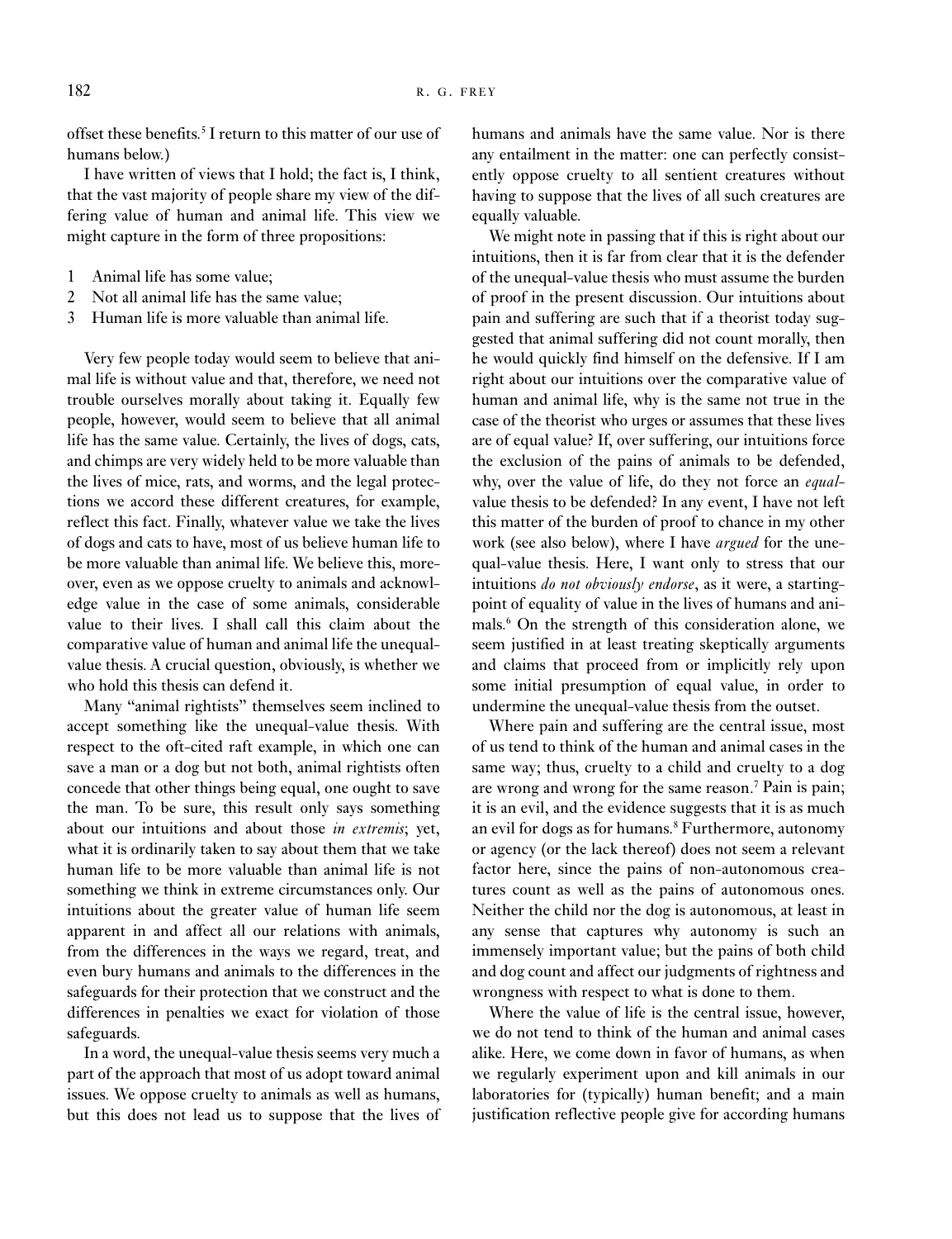such advantage invokes directly a difference in value between human and animal life. Autonomy or agency is now, moreover, of the utmost significance, since the exercise of autonomy by normal adult humans is one of the central ways they make possible further, important dimensions of value to their lives.

Arguably, even the extended justification of animal suffering in, say, medical research may make indirect appeal to the unequal-value thesis. Though pain remains an evil, the nature and size of some benefit determines whether its infliction is justified in the particular cases. Nothing precludes this benefit from accruing to human beings, and when it does, we need an independent defense of the appeal to benefit in this kind of case. For the appeal is typically invoked in cases where those who suffer are those who benefit, as when we go to the dentist, and in the present instance human beings are the beneficiaries of animal suffering. Possibly the unequalvalue thesis can provide the requisite defense: What justifies the infliction of pain, if anything does, is the appeal to benefit; but what justifies use of the appeal in those cases where humans are the beneficiaries of animal suffering is, arguably, that human life is more valuable than animal life. Thus, while the unequal-value thesis cannot alter the character of pain, which remains an evil, and cannot directly, independently of benefit, justify the infliction of pain, it can, the suggestion is, anchor a particular use of the appeal to benefit.

I do not have space to discuss what constitutes a benefit, the magnitude of benefit required in order to justify the infliction of pain, and some principle of proportionality that rejects even a significant benefit at a cost of immense and excruciating suffering. In general, my views on these matters favor animals, especially when further commercial products are in question but also even when much medical\scientific research is under consideration. More broadly, I think a presumption, not in favor of, but against the use of animals in medical\ scientific research would be desirable. Its intended effect would be to force researchers as a matter of routine to argue in depth a case for animal use.<sup>9</sup> Such a presumption coheres with my earlier remarks. The unequal-value thesis in no way compels its adherents to deny that animal lives have value; the destruction or impairment of such lives, therefore, needs to be argued for, which a presumption against use of animals would force researchers to do.

Clearly, a presumption against use is not the same thing as a bar; I allow, therefore, that researchers can make a case. That they must do so, that they must seek to justify the destruction or impairment of lives that have value, is the point.

#### II

How might we defend the unequal-value thesis? At least the beginnings of what I take to be the most promising option in this regard can be briefly sketched.

Pain is one thing, killing is another, and what makes killing wrong – a killing could be free of pain and suffering – seems to be the fact that it consists in the destruction of something of value. That is, killing and the value of life seem straightforwardly connected, since it is difficult to understand why taking a particular life would be wrong if it had no value. If few people consider animal life to be without value, equally few, I think, consider it to have the same value as normal (adult) human life. They need not be speciesists as a result: in my view, normal (adult) human life is of a much higher quality than animal life, not because of species, but because of richness; and the value of a life is a function of its quality.

Part of the richness of our lives involves activities that we have in common with animals but there are as well whole dimensions to our lives – love, marriage, educating children, jobs, hobbies, sporting events, cultural pursuits, intellectual development and striving, and so on – that greatly expand our range of absorbing endeavors and so significantly deepen the texture of our lives. An impoverished life for *us* need not be one in which food or sex or liberty is absent; it can equally well be a life in which these other dimensions have not taken root or have done so only minimally. When we look back over our lives and regret that we did not make more of them, we rarely have in mind only the kinds of activities that we share with animals; rather, we think much more in terms of precisely these other dimensions of our lives that equally go to make up a rich, full life.

The lives of normal (adult) humans betray a variety and richness that the lives of rabbits do not; certainly, we do not think of ourselves as constrained to live out our lives according to some (conception of a) life deemed appropriate to our species. Other conceptions of a life for ourselves are within our reach, and we can try to understand and appreciate them and to choose among them. Some of us are artists, others educators, still others mechanics; the richness of our lives is easily enhanced through developing and molding our talents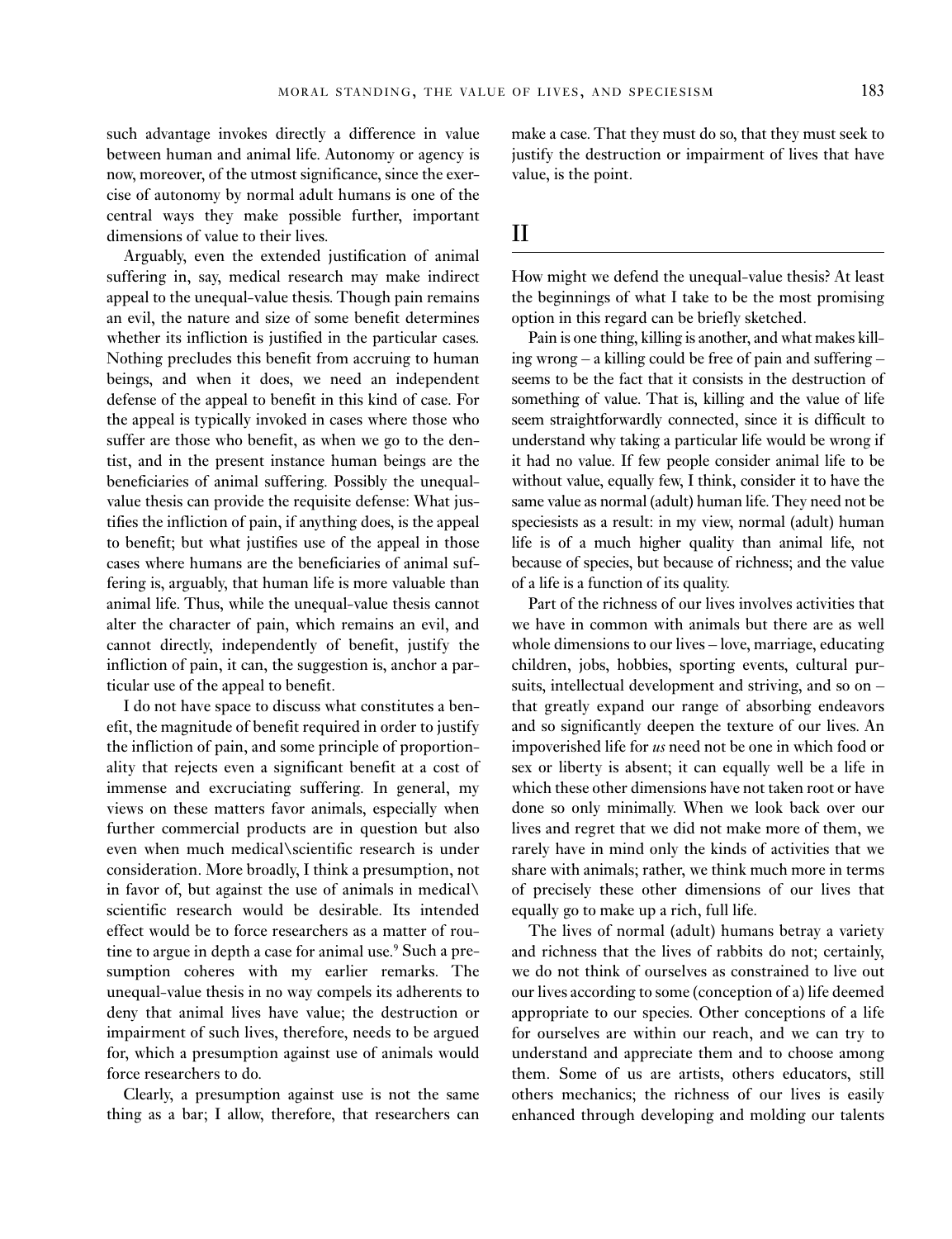so as to enable us to live out these conceptions of the good life. Importantly, also, we are not condemned to embrace in our lifetimes only a single conception of such a life; in the sense intended, the artist can choose to become an educator and the educator a mechanic. We can embrace at different times different conceptions of how we want to live.

Choosing among conceptions of the good life and trying to live out such a conception are not so intellectualized a set of tasks that only an elite few can manage them. Some reflection upon the life one wants to live is necessary, and some reflection is required in order to organize one's life to live out such a conception; but virtually all of us manage to engage in this degree of reflection. (One of the tragic aspects of Alzheimer's disease is how it undoes a person in just this regard, once it has reached advanced stages.) Even an uneducated man can see the choice between the army and professional boxing as one that requires him to sit down and ponder what he wants to do, whether he has the talents to do it, and what his other, perhaps conflicting desires come to in strength. Even an habitual street person, if free long enough from the influence of drink or drugs to be capable of addressing himself to the choice, can see the life the Salvation Army holds out before him as different in certain respects, some appealing, others perhaps not, from his present life. Choosing how one will live one's life can often be a matter of simply focusing upon these particulars and trying to gauge one's desires with respect to them.

Now, in the case of the rabbit the point is not that the activities which enrich an adult human's life are different from those which enrich its life; it is that the scope or potentiality for enrichment is truncated or severely diminished in the rabbit's case. The quality of a life is a function of its richness, which is a function of its scope or potentiality for enrichment; the scope or potentiality for enrichment in the rabbit's case never approaches that of the human. Nothing we have ever observed about rabbits, nothing we know of them, leads us to make judgments about the variety and richness of their life in anything even remotely comparable to the judgments we make in the human case. To assume as present in the rabbit's life dimensions that supply the full variety and richness of ours, only that these dimensions are hidden from us, provides no real answer, especially when the evidence we have about their lives runs in the other direction.

Autonomy is an important part of the human case. By exercising our autonomy we can mold our lives to fit a conception of the good life that we have decided upon for ourselves; we can then try to live out this conception, with all the sense of achievement, self-fulfillment, and satisfaction that this can bring. Some of us pursue athletic or cultural or intellectual endeavors; some of us are good with our hands and enjoy mechanical tasks and manual labor; and all of us see a job – be it the one we have or the one we should like to have – as an important part of a full life. (This is why unemployment affects more than just our incomes.) The emphasis is upon agency: we can *make* ourselves into repairmen, pianists, and accountants; by exercising our autonomy, we can *impose* upon our lives a conception of the good life that we have for the moment embraced. We can then try to live out this conception, with the consequent sense of fulfillment and achievement that this makes possible. Even failure can be part of the picture: a woman can try to make herself into an Olympic athlete and fail; but her efforts to develop and shape her talents and to take control of and to mold her life in the appropriate ways can enrich her life. Thus, by exercising our autonomy and trying to live out some conception of how we want to live, we make possible further, important dimensions of value to our lives.

We still share certain activities with rabbits, but no mere record of those activities would come anywhere near accounting for the richness of our lives. What is missing in the rabbit's case is the same scope or potentiality for enrichment; and lives of less richness have less value.

The kind of story that would have to be told to make us think that the rabbit's life *was* as rich as the life of a normal (adult) human is one that either postulates in the rabbit potentialities and abilities vastly beyond what we observe and take it to have, or lapses into a rigorous skepticism. By the latter, I mean that we should have to say either that we know nothing of the rabbit's life (and so can know nothing of that life's richness and quality) or that what we know can never be construed as adequate for grounding judgments about the rabbit's quality of life.<sup>10</sup> Such skeptical claims, particularly after Ryle and Wittgenstein on the one hand and much scientific work on the other, may strike many as misplaced, and those who have recourse to them, at least in my experience, have little difficulty in pronouncing pain and suffering, stress, loss of liberty, monotony, and a host of other things to be detrimental to an animal quality of life. But the real puzzle is how this recourse to skepticism is supposed to make us think that a rabbit's life is as varied and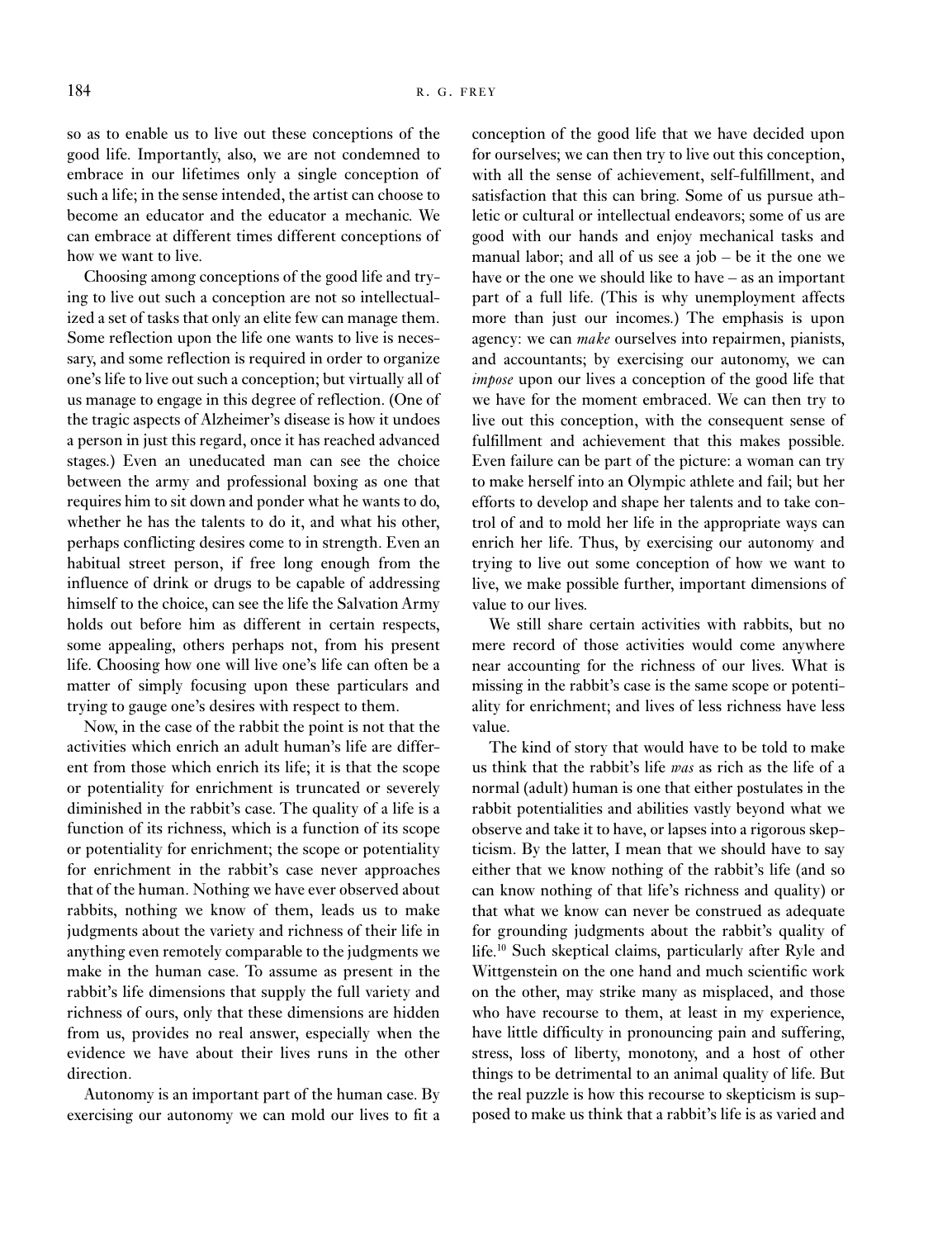rich as a human's life. If I can know nothing of the rabbit's life, presumably because I do not live that life and so cannot experience it from the inside (this whole way of putting the matter sets ill with a post-Ryle, post-Wittgenstein understanding of psychological concepts and inner processes), then how do I know that the rabbit's life is as rich as a human's life? Plainly, if I cannot know this, I must for the argument's sake assume it. But why should I do this? Nothing I observe and experience leads me to assume it; all the evidence I have about rabbits and humans seems to run entirely in the opposite direction. So, why make this assumption? Most especially, why assume animal lives are as rich as human lives, when we do not even assume, or so I suggest below, that all human lives have the same richness?

## III

I have taken autonomy to be or to imply agency, and I have elsewhere considered two ways animal rightists might try to move on this issue. On the one hand, I have in my paper, "The Significance of Agency and Marginal Cases" considered attempts to work animals into the class of the autonomous by appeal to (i) some distinction between potential and actual autonomy, (ii) some notion of impaired autonomy, (iii) some attempt to loosen the requirements for possessing one or more of the components of agency, and (iv) some notion of proxy agency. On the other hand, both in that paper and in "Autonomy and the Value of Animal Life," I have considered the attempt, notably by Tom  $Regan$ ,<sup>11</sup> to sever autonomy from agency altogether. Both paths I have argued against and tried to show why they will not substantiate the claims that animal lives are as rich as human lives and that animal lives have roughly the same value as human lives. In Regan's case in particular, I have been concerned to show that any sense of autonomy that severs the concept from agency has been drained of virtually all the significance for the value of a life that we take autonomy to have.

Agency matters to the value of a life, and animals are not agents. Thus, we require some argument to show that their lack of agency notwithstanding, animals have lives of roughly equal richness and value to the lives of normal (adult) humans. The view that they are members of the moral community will not supply it, the demand is compatible with acknowledging that not all life has the same value; and as we shall see, the argument from the value of the lives of defective humans will not supply it. Any *assumption* that they have lives of equal richness and value to ours seems to run up against, quite apart from the evidence we take ourselves to have about the lives of animals, the fact that, as we shall see, not all human lives have the same richness and value.

Most importantly, it will not do to claim that the rabbit's life is as valuable as the normal (adult) human's life because it is the only life each has. This claim does not as yet say that the rabbit's life has any particular value. If the rabbit and man are dead, they have no life which they can carry on living, at some quality or other; but this *per se* does not show that the lives of the man and the rabbit have a particular value as such, let alone that they have the same value. Put differently, both creatures must be alive in order to have a quality of life, but nothing at all in this shows that they have the same richness and quality of life and, therefore, value of life.12 I am not disputing that animals can have *a* quality of life and that their lives, as a result, can have value; I am disputing that the richness, quality, and value of their lives is that of normal (adult) humans.

### IV

Not all members of the moral community have lives of equal value. Human life is more valuable than animal life. That is our intuition, and as I have assumed, we must defend it. How we defend it is, however, a vitally important affair. For I take the charge of speciesism, the attempt to justify either different treatment or the attribution of a different value of life by appeal to species membership very seriously. In my view, if a defence of the unequal-value thesis is open to that charge, then it is no defence at all.

As a result, one's options for grounding the unequalvalue thesis become limited; no ground will suffice that appeals, either in whole or in part, to species membership. Certainly, some ways of trying to differentiate the value of human from animal life in the past seem pretty clearly to be speciesist. But not all ways are; the important option set out above – one that construes the value of a life as a function of its quality, its quality as a function of its richness, and its richness as a function of its capacity of enrichment – does not use species membership to determine the value of lives. Indeed, it quite explicitly allows for the possibility that some animal life may be more valuable than some human life.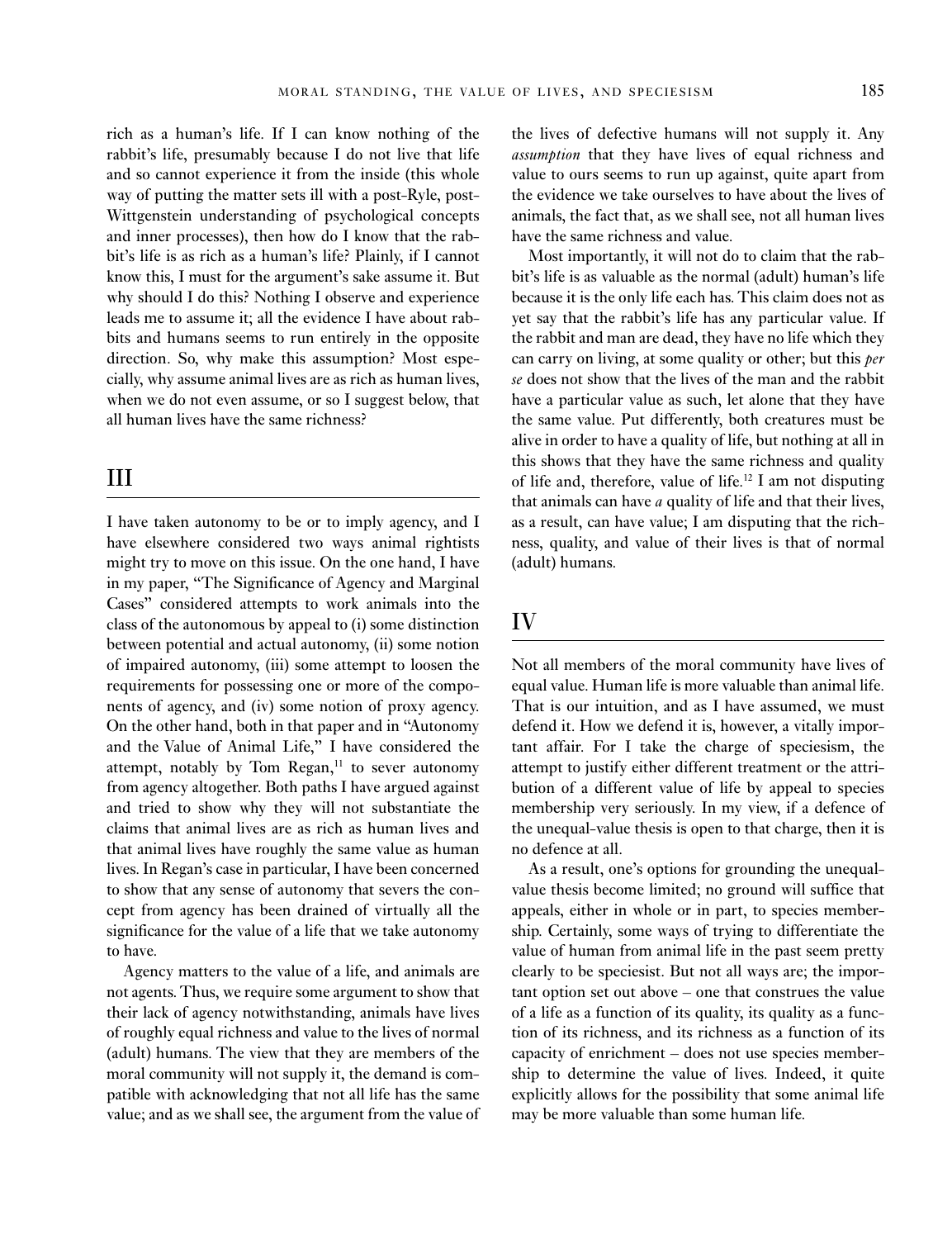To see this, we have only to realize that the claim that not all members of the moral community have lives of equal value encompasses not only animals but also some humans. Some human lives have less value than others. An infant born without a brain, or any very severely handicapped infant, seems a case in point, as does an elderly person fully in the grip of Alzheimer's disease or some highly degenerative brain, nervous, or physiological disorder. In other words, I think we are compelled to admit that some human life is of a much lower quality and so value than normal (adult) human life. (This is true as well of infants generally, though readers may think in their cases, unlike the cases of seriously defective infants and adults, some argument from potentiality may be adduced to place them in a separate category. The fact remains, however, that the lives of normal (adult) humans betray a variety and richness that the lives of animals, defective humans, and infants do not.)

Accordingly, we must understand the unequal-value thesis to claim that normal (adult) human life is more valuable than animal life. If we justify this claim by appeal to the quality and richness of normal (adult) human life and if we at the same time acknowledge that some human life is of a much lower quality and value than normal (adult) human life, then it seems quite clear that we are not using species membership to determine the value of a life.

Moreover, because some human lives fall drastically below the quality of life of normal (adult) human life, we must face the prospect that the lives of some perfectly healthy animals have a higher quality and greater value than the lives of some humans. And we must face this prospect, with all the implications it may have for the use of these unfortunate humans by others, at least if we continue to justify the use of animals in medical\scientific research by appeal to the lower quality and value of their lives.<sup>13</sup>

What justifies the medical\scientific use of perfectly healthy rabbits instead of humans with a low quality of life? If, for example, experiments on retinas are suggested, why use rabbits or chimps instead of defective humans with otherwise excellent retinas? I know of nothing that cedes human life of any quality, however low, greater value than animal life of any quality, however high. If, therefore, we are going to justify medical\scientific uses of animals by appeal to the value of their lives, we open up directly the possibility of our having to envisage the use of humans of a lower quality of life in preference to animals of a higher quality of life. It is important to bear in mind as well that other factors then come under consideration, such as (i) the nature and size of benefit to be achieved, (ii) the side-effects that any decision to use humans in preference to animals may evoke, (iii) the degree to which education and explanation can dissipate any such negative side-effects, and (iv) the projected reliability of animal results for the human case (as opposed to the projected reliability of human results for the human case). All these things may, in the particular case, work in favor of the use of humans.

The point, of course, is not that we *must* use humans; it is that we cannot invariably use animals in preference to humans, if appeal to the quality and value of lives is the ground we give for using animals. The only way we could justifiably do this is if we could cite something that always, no matter what, cedes human life greater value than animal life. I know of no such thing.

Always in the background, of course, are the benefits that medical\scientific research confers: if we desire to continue to obtain these benefits, are we prepared to pay the price of the use of defective humans? The answer, I think, must be positive, at least until the time comes when we no longer have to use either humans or animals for research purposes. Obviously, this deliberate use of some of the weakest members of our society is distasteful to contemplate and is not something, in the absence of substantial benefit, that we could condone; yet, we presently condone the use of perfectly healthy animals on an absolutely massive scale, and benefit is the justification we employ.

I remain a vivisectionist, therefore, because of the benefits medical\scientific research can bestow. Support for vivisection, however, exacts a cost: it forces us to envisage the use of defective humans in such research. Paradoxically, then, to the extent that one cannot bring oneself to envisage and consent to their use, to that extent, in my view, the case for anti-vivisectionism becomes stronger.

#### V

The fact that not even all human life has the same value explains why some argument from marginal cases, one of the most common arguments in support of an equalvalue thesis, comes unstuck. Such an argument would only be possible if human life of a much lower quality were ceded equal value with normal (adult) human life. In that case, the same concession could be requested for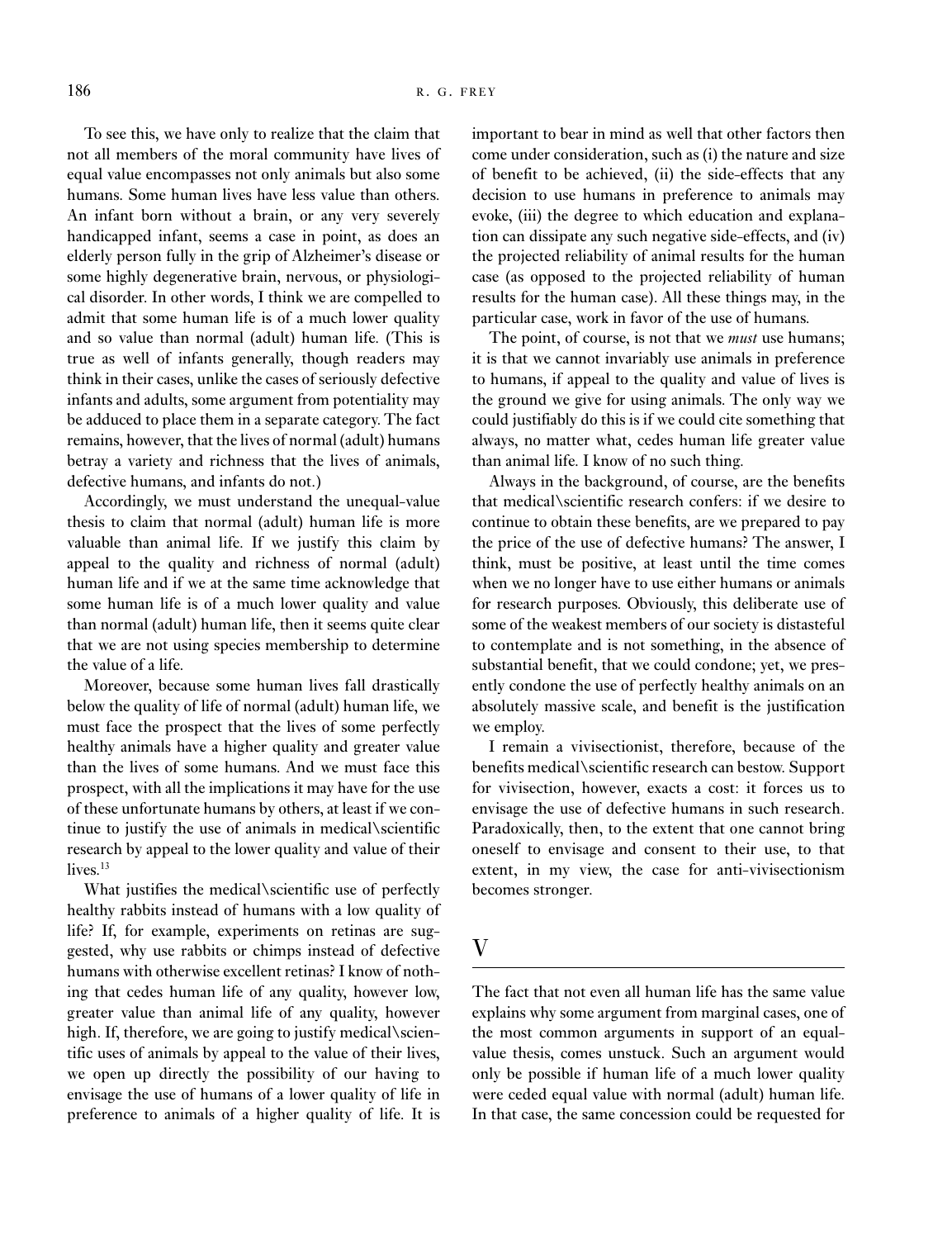animal life, and an argument from marginal or defective humans could get underway. On the account of the value of a life set out above, however, the initial concession is not made; it is not true that defective human life has the same quality and value as normal (adult) human life. Nor is this result unfamiliar to us today; it is widely employed in much theoretical and practical work in medical ethics.

This fate of the argument from marginal cases matters; for unless one adopts a reverence-for-life principle (a possibility that I considered and rejected in *Rights, Killing, and Suffering*14) or adopts some form of holistic ethic, the supposed equal value of human and animal life, if it is not to be merely assumed, is often made to turn upon some variant of the argument from marginal cases.

As for an holistic account of value, wherein the value of the parts of an eco-system turns upon the value of the whole, this is much too large an issue for me to address here. Suffice it to say that I have elsewhere expressed doubts about any such account.<sup>15</sup> I have no very clear idea of exactly how one sets about uncovering the value of an entire eco-system, in order to arrive at some view of the value of humans and animals within it, or how one knows one has ascertained that value correctly. There seems no touchstone of error in any such uncovering; that is, there seems no clear way to contest one's claim that some eco-system in some particular state has whatever value one says it has.

This leaves the argument from marginal cases to try to force the admission of the equal value of human and animal life. Tom Regan has long relied upon this argument, and though I have given my objections to his position in another place,<sup>16</sup> a word on his use of the argument may help in part to clarify why I reject it.

In a recent article Regan wonders what could be the basis for the view that human life is more valuable than animal life and moves at once to invoke the argument from marginal cases to dispel any such possibility:

What could be the basis of our having more inherent value than animals? Their lack of reason, or autonomy, or intellect? Only if we are willing to make the same judgment in the case of humans who are similarly deficient. But it is not true that some humans – the retarded child, for example, or the mentally retarded child, for example, or the mentally deranged – have less inherent value than you or  $I^{17}$ .

Regan provides no argument for this claim (and, for that matter, no analysis of "inherent value"), but it seems at least to involve, if not to depend upon, our agreeing that human life of any quality, however low, has the same value as normal (adult) human life. I can see no reason whatever to accept this. Some human lives are so very deficient in quality that we would not wish those lives upon anyone, and there are few lengths to which we would not go in order to avoid such lives for ourselves and our loved ones. I can see little point in pretending that lives which we would do everything we could to avoid are of equal value to those normal (adult) human lives that we are presently living.

Of course, it is always possible to draw up, say, six different senses in which lives may be said to be valuable and to try to make out that deficient human life is as valuable as normal (adult) human life in four or five of them. I suspect that most of us, however, would see such an exercise as just that. For in however many senses human lives may be said to be valuable, the fact remains that we would do everything we could to avoid a life of severe derangement or mental enfeebleness or physical paralysis. It is hard to believe, as a result, that normal (adult) humans would consider such a life to be as valuable as their present life or to be a life – think of a life in the advanced stages of AIDS – that they would even remotely regard as a life as desirable to live as their present one.

So far as I can see, the quality of some lives can plummet so disastrously that those lives can cease to have much value at all, can cease to be lives, that is, that are any longer worth living. I acknowledge the difficulty in determining in many cases when a life is no longer worth living; in other cases, however, such as an elderly person completely undone by Alzheimer's disease or an infant born with no or only half a brain, the matter seems far less problematic.

## VI

Is an involved defense of the unequal-value thesis, however, really necessary? Is there not a much more direct and uncomplicated defense readily to hand? I have space for only a few words on several possibilities in this regard.

The defense of the unequal-value thesis that I have begun to sketch, whether in its positive or negative aspect, does not make reference to religion; yet, it is true that certain religious beliefs seem to favor the thesis. The doctrine of the sanctity of life has normally been held with respect to human life alone; the belief in human dominion over the rest of creation has traditionally been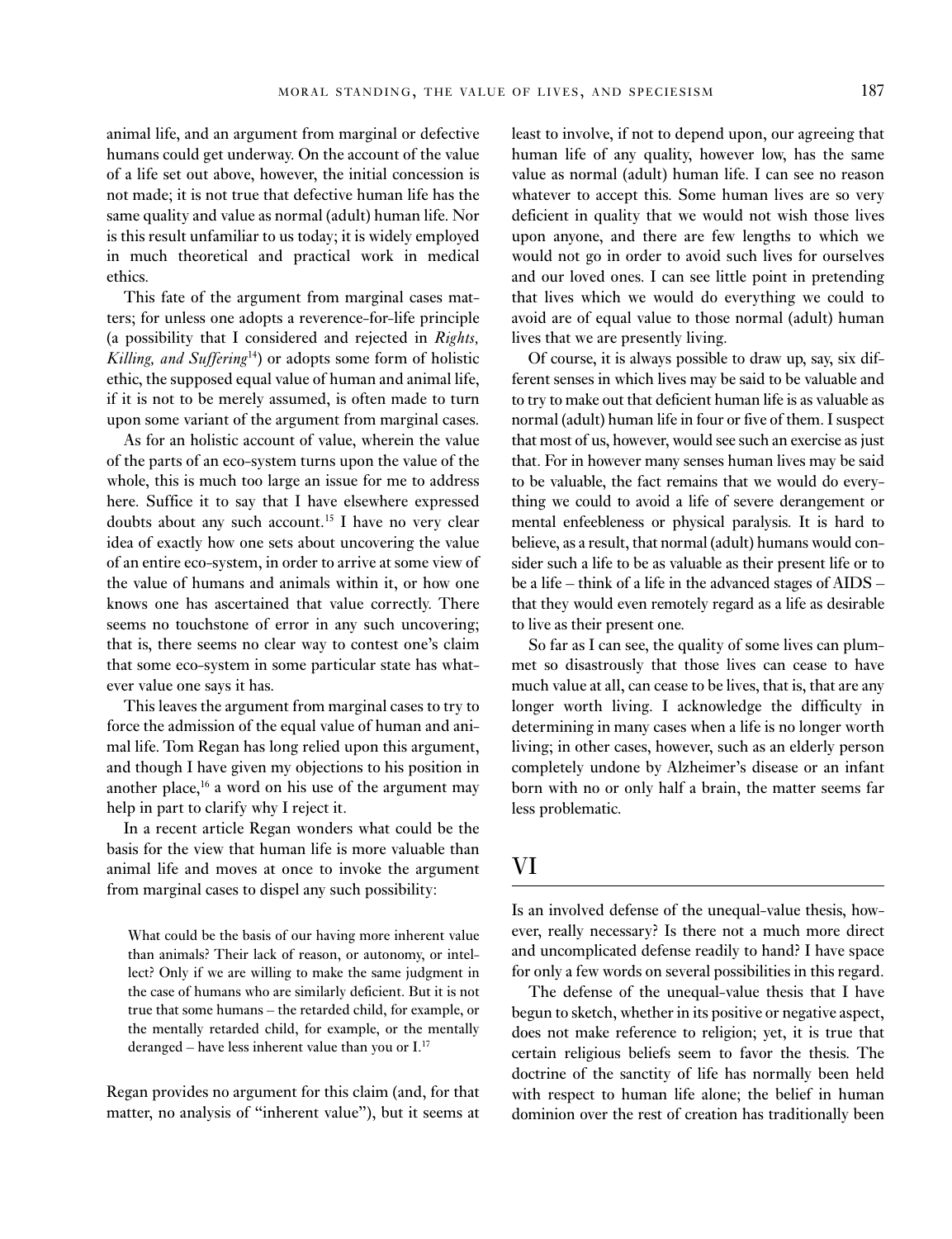held to set humans apart; and the belief that humans but not animals are possessed of an immortal soul seems plainly to allude to a further dimension of significance to human life. I am not myself religious, however, and I do not adopt a religious approach to questions about the value of lives. Any such approach would seem to tie one's defence of the unequal-value thesis to the adequacy of one's theological views, something which a non-religious person can scarcely endorse. I seek a defence of the unequal-value thesis, whatever the status of God's existence or the adequacy of this or that religion or religious doctrine. I do not pre-judge the issue of whether a religious person can accept a quality-of-life defense of the sort I have favored; my point is simply that that defense does not rely upon theological premises.

It may be asked, however, why we need anything quite so sophisticated as a *defense* of the unequal-value thesis at all. Why can we not just express a preference for our own kind and be done with the matter? After all, when a father gives a kidney to save his daughter's life, we perfectly well understand why he did not choose to give the kidney to a stranger *in preference to* his daughter. This "natural bias" we do not condemn and do not take to point to a moral defect in the father. Why, therefore, is not something similar possible in the case of our interaction with animals? Why, that is, can we not appeal to a natural bias in favor of members of our own species? There are a number of things that can be said in response, only several of which I shall notice here.

There is the problem, if one takes the charge of speciesism seriously, of how to articulate this bias in favor of members of our species in such a way as to avoid that charge. Then there is the problem of how to articulate this preference for our own kind in such a way as to exclude interpretations of "our own kind" that express preferences for one's own race, gender, or religion. Otherwise, one is going to let such preferences do considerable work in one's moral decision making. I do not wish to foreclose all possibilities in these two cases, however; it may well be that a preference for our own kind *can* be articulated in a way that avoids these and some other problems.

Even so, I believe that there is another and deeper level of problem that this preference for our own kind encounters. On the one hand, we can understand the preference to express a bond we feel with members of our own species *over and above* the bond that we (or most of us) feel with ("higher") animals. Such a bond, if it exists, poses no direct problem, if its existence is being used to explain, for example, instances of behavior where we obviously exhibit sympathy for human beings. (We must be careful not to *under-value* the sympathy most people exhibit toward animals, especially domesticated ones.) On the other hand, we can understand this preference for our own kind to express the claim that we stand in a special moral relationship to members of our own species. This claim does pose a problem, since, if we systematically favor humans over animals on the basis of it, it does considerable moral work – work, obviously, that would not be done if the claim were rejected. I have elsewhere commented on this claim;<sup>18</sup> a word on one facet of it must suffice here.

I cannot see that species membership is a ground for holding that we stand in a special moral relationship to our fellow humans. The father obviously stands in such a relationship to his daughter, and his decision to marry and to have children is how he comes to have or to stand in that relationship. But how, through merely being born, does one come to stand in a special moral relationship to humans generally? Typically, I can step in and out of special moral relationships; in the case of species membership, that is not true. In that case, so long as I live, nothing can change my relationship to others, so long as they live. If this were true, my morality would to an extent no longer express my view of myself at large in a world filled with other people but would be something foisted upon me simply through being born.

Since we do not choose our species membership, a special moral relationship I am supposed to stand in to humans generally would lie outside my control; whereas it is precisely the voluntary nature of such relationships that seems most central to their character. And it is precisely because of this voluntary nature, of, as it were, our ability to take on and shed such relationships, that these relationships can be read as expressing *my* view of myself at large in a world filled with other people.

We often do stand in special moral relationships to others; but mere species membership would have us stand in such a relationship to all others. There is something too sweeping about this, as if birth alone can give the rest of human creation a moral hold over me. In a real sense, such a view would sever me from my morality; for my morality would no longer consist in expressions of how I see myself interacting with others and how I choose to interact with them. My own choices and decisions have no effect upon species membership and so on a moral relationship that I am supposed to stand in to each and every living, human being. Such a view is at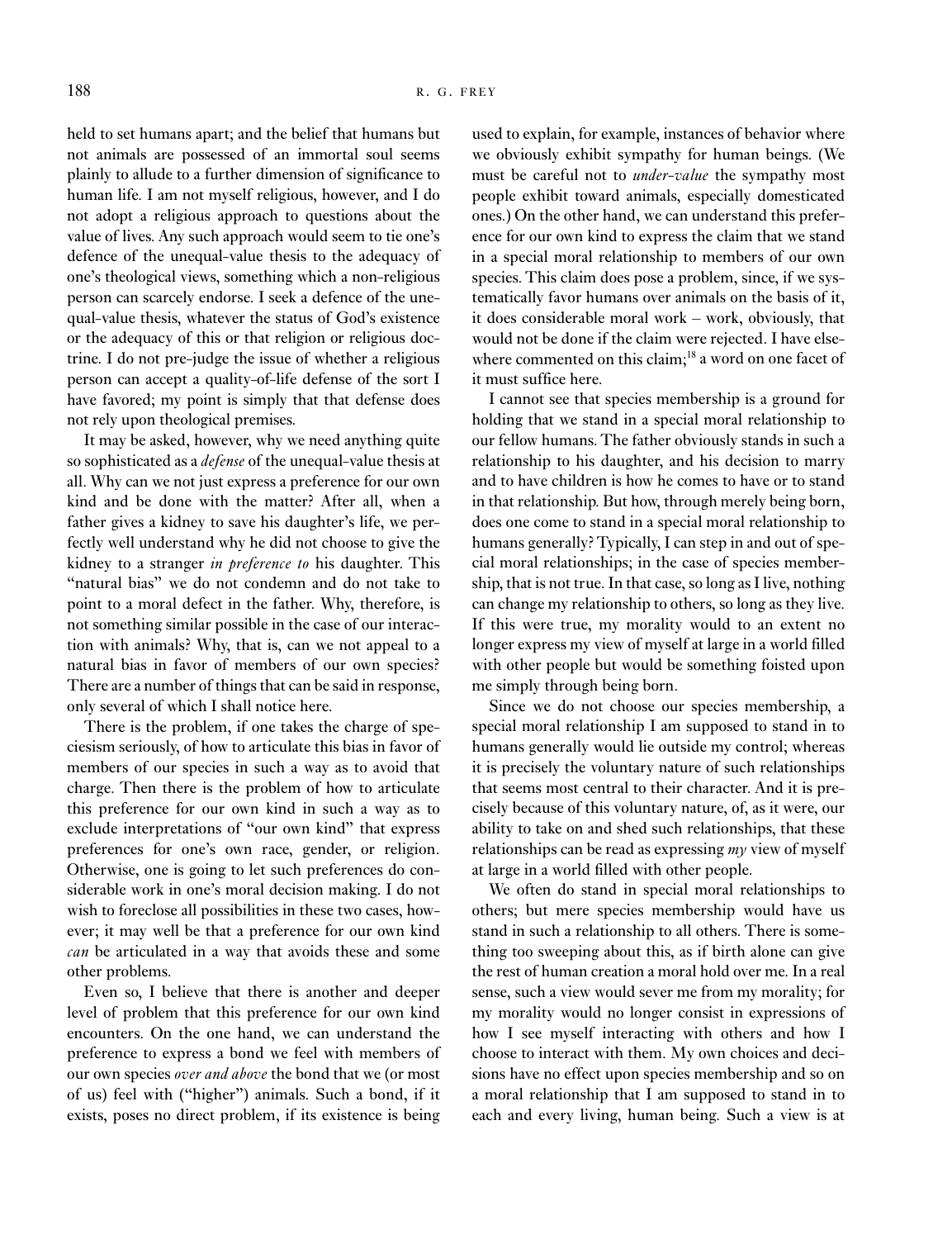odds not only with how we typically understand special moral relationships but also with how we typically understand our relationship to our own morality.

## VII

It may well be tempting, I suppose, to try to develop another sense of "speciesism" and to hold that a position such as mine is speciesist in that sense. I have space here for only a few comments on one such sense.

If to be a *direct* speciesist is to discriminate among the value of lives solely on the basis of species membership, as it is, for example, for Peter Singer, then I am not, as I have tried to show, a direct speciesist. But am I not, it might be suggested, an *indirect* speciesist, in that, in order to determine the quality and value of a life, I use human-centered criteria as if they were appropriate for assessing the quality and value of all life? Thus, for instance, when I emphasize cultural and artistic endeavors, when I emphasize autonomy and mental development and achievement, when I emphasize making choices, directing one's life, and selecting and living out conceptions of the good life, the effect is to widen the gulf between animals and humans by using human-centered criteria for assessing the quality and value of a life as if they were appropriate to appreciating the quality and value of animal life. And this will not do; for it amounts to trying to judge animals and animal lives by human standards. What one should do, presumably, is to judge the quality and value of animal life by criteria appropriate to each separate species of animals.

I stress again that the argument of this essay is not about whether rabbits have lives of value (I think that they do) but rather about whether they have lives of equal value to normal (adult) human life. It is unclear to me how the charge of indirect speciesism addresses this argument.

We must distinguish this charge of an indirect speciesism from the claim, noted earlier, that we can know nothing of animal lives and so nothing about their quality and value; indeed, the two claims may conflict. The point behind the speciesism charge is that I am not using criteria appropriate to a species of animal for assessing its quality of life, which presumably means that there *are* appropriate criteria available for selection. Knowledge of appropriate criteria seems to require that we know something of an animal's life, in order to make the judgment of appropriateness. Yet, the whole point behind the lack-of-knowledge claim is that we can know nothing of an animal's life, nothing of how it experiences the world, nothing, in essence, about how well or how badly its life is going. It would seem, therefore, as if the two views can conflict.

The crucial thing here about both claims, however, is this: Both are advanced against my defense of the unequal-value thesis and on behalf of the equality of value of human and animal life without it being in any wise clear how they show this equality.

The ignorance claim would seem to have it that, because we can know nothing of the animal case, we must assume that animal and human life have the same value. But why should we fall in with this assumption? The ignorance claim would have us start from the idea, presumably, that all life, irrespective of its level of development and complexity, has the same value; but why should we start from that particular idea? Surely there must be some *reason* for thinking all life whatever has the same value. It is this reason that needs to be stated and assessed.

The indirect speciesist claim would seem to have it that, were we only to select criteria for assessing the quality and value of life appropriate to animals' species, we must agree that animal and human life are of equal value. The temptation is to inquire after what these criteria might be in rabbits, but any such concern must be firmly understood in light of the earlier discussion of the richness of our lives. What the unequal-value thesis represents is our quest to gain some understanding of (i) the capacities of animals and humans, (ii) the differences among these various capacities, (iii) the complexity of lives, (iv) the role of agency in this complexity, and (v) the way agency enables humans to add further dimensions of value to their lives. The richness of our lives encompasses these multifacted aspects of our being and is a function of them. The point is not that a rabbit may not have a keener sense of smell than we do and may not derive intense, pleasurable sensations through that sense of smell; it is that we have to believe that something like this, augmented, perhaps, by other things we might say in the rabbit's case of like kind, suffices to make the rabbit's case of like as rich and as full as ours. If one thinks of our various capacities and of the different levels on which they operate, physical, mental, emotional, imaginative, then pointing out that rabbits can have as pleasurable sensations as we do in certain regards does not meet the point.

When we say of a woman that she has "tasted life to the full," we do not make a point about (or solely about) pleasurable sensations; we refer to the different dimensions of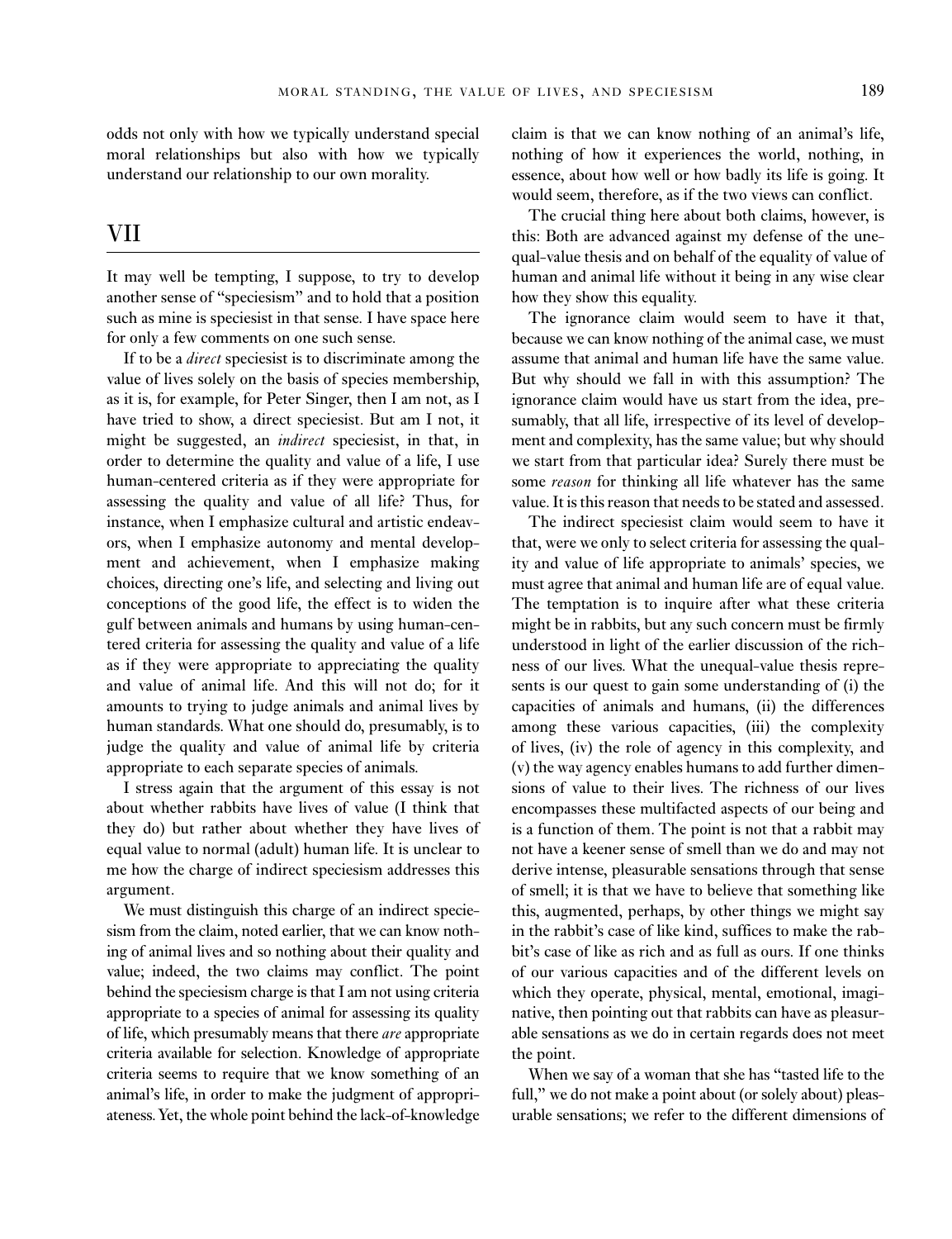our being and to the woman's attempt to develop these in herself and to actualize them in the course of her daily life. And an important aspect in all this is what agency means to the woman: in the sense intended, she is not condemned to live the life that all of her ancestors have lived; she can mold and shape her life to "fit" her own conception of how she should live, thereby enabling her to add further dimensions of value to her life. It is this diversity and complexity in us that needs to be made good in the rabbit's case and that no mere catalog of its pleasures through the sense of smell seems likely to accomplish.

Again, it is not that the rabbit cannot do things that we are unable to do and not that it has capacities which we lack; what has to be shown is how this sort of thing, given how rabbits behave and live out their days, so enriches their lives that the quality and value of them approach those of humans. And what is one going to say in the rabbit's case that makes good the role agency plays in ours? The absence of agency from a human life is a terrible thing; it deeply impoverishes a life and forestalls completely one's making one's life into the life one wants to live. Yet, this must be the natural condition of rabbits. It is this gulf that agency creates, the gulf between living out the life appropriate to one's species and living out a life one has chosen for oneself and has molded and shaped accordingly, that is one of the things that it is difficult to understand what rabbits can do to overcome.

## VIII

In sum, I think the unequal-value thesis is defensible and can be defended even as its adherent takes seriously the charge of speciesism. And it is the unequal-value thesis that figures centrally in the justification of our use of animals in medical and scientific research. If, as I have done here, we assume that the thesis must be defended, then the character of that defense, I think, requires that *if* we are to continue to use animals for research purposes, then we must begin to envisage the use of some humans for those same purposes. The cost of holding the unequal-value thesis, and most of us, I suggest, do hold it, is to realize that, upon a quality-of-life defense of it, it encompasses the lives of some humans as well as animals. I cannot at the moment see that any other defense of it both meets the charge of speciesism and yet does indeed amount to a defense.

## **Notes**

An earlier version of this essay was read in 1986 as my contribution to a debate with Stephen R. L. Clark, in a Wolfson College, Oxford, debate series on *Animal Rights and Wrongs*. It was especially pleasing to be able to join my old friend and colleague in starting off the series.

- 1 See especially my books *Interests and Rights: The Case Against Animals* (Oxford: Clarendon Press, 1980), and *Rights, Killing, and Suffering* (Oxford: Basil Blackwell, 1983). These give a reasonably full listing of my articles relevant to the subject of this paper, when taken together with those articles mentioned below.
- 2 "Autonomy and The Value of Animal Life," *The Monist* (1986); "The Significance of Agency and Marginal Cases," *Philosophica* (1986); "Autonomy and Conceptions of the Good Life," in L. W. Sumner, T. Attig, D. Callen (eds), *Values and Moral Standing* (Bowling Green Studies in Applied Philosophy, 1986); and "Animal Parts, Human Wholes: On the Use of Animals as a Source of Organs for Human Transplants," in J. Humber, R. Almeder (eds), *Biomedical Reviews 1987* (New Jersey: Humana Press, 1988).
- 3 See my "Vivisection, Medicine, and Morals," *Journal of Medical Ethics* (1983), and *Rights, Killing, and Suffering*, ch. 12.
- 4 See "Animal Parts, Human Wholes."
- 5 For a brief discussion of these side-effects, see my "Vivisection, Medicine, and Morals."
- 6 One might want to advance some vast generality here, of the order, for example, that all living things, just because and to the extent that they are living, have value and, perhaps, even equal value; but this generality will need argument in its support. I have heard such a generality advanced often in discussion, almost always, it eventually turned out, as a fundamental assumption about value; but I have not come across any good reason to grant such an assumption. Besides, most of us are going to need convincing that the lives of "lower" animals, such as agricultural pests, are as valuable as human lives. This whole way of talking, however, is alien to the discussion of the value of a life I advance below, in which richness and quality of life figure prominently.
- 7 This is not to say, of course, that there may not be ways in which normal (adult) humans can suffer that animals do not.